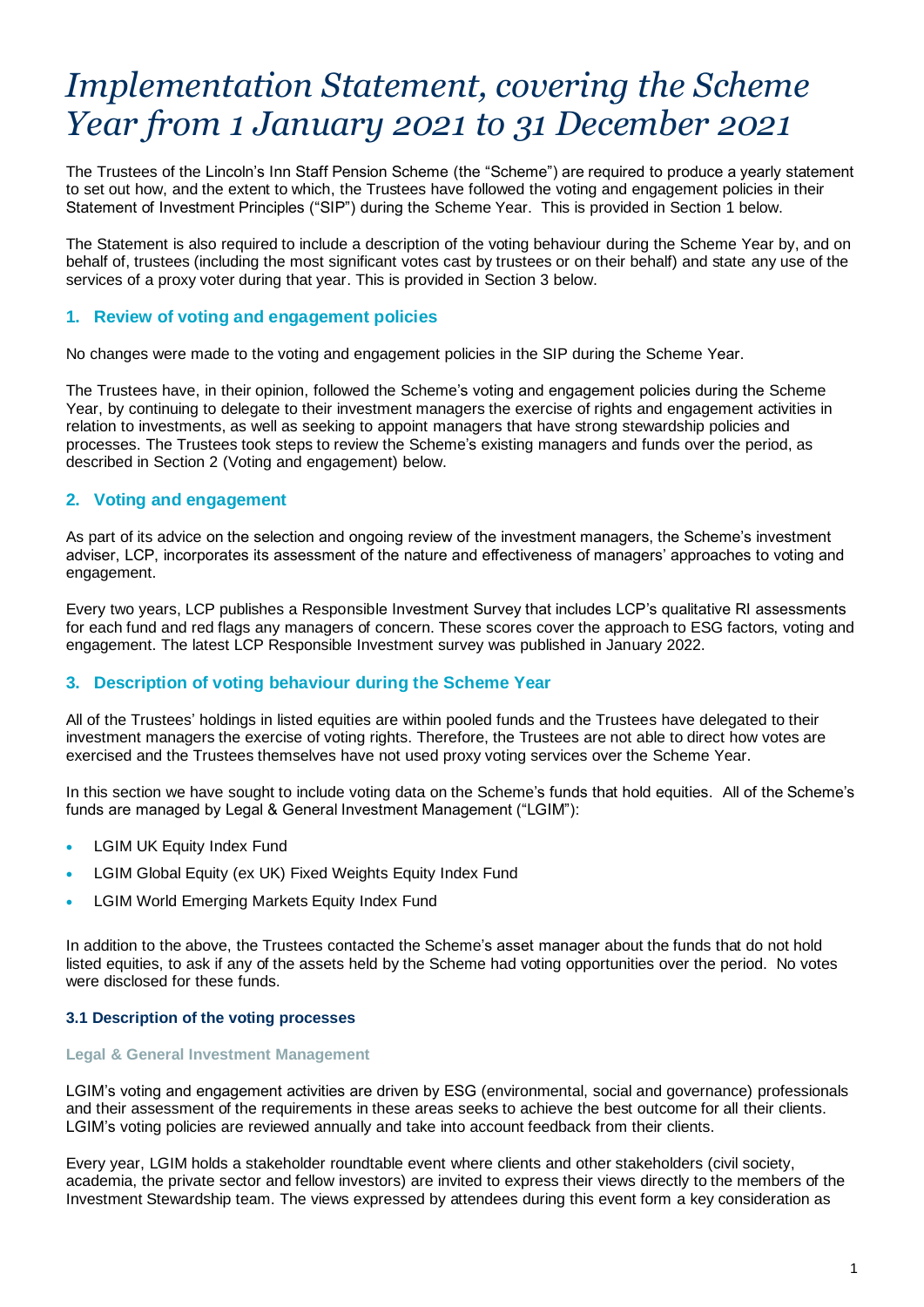they continue to develop our voting and engagement policies and define strategic priorities in the years ahead. They also take into account client feedback received at regular meetings and/ or ad-hoc comments or enquiries.

All decisions are made by LGIM's Investment Stewardship team and in accordance with LGIM's relevant Corporate Governance & Responsible Investment and Conflicts of Interest policy documents which are reviewed annually. Each member of the team is allocated a specific sector globally so that the voting is undertaken by the same individuals who engage with the relevant company. This ensures their stewardship approach flows smoothly throughout the engagement and voting process and that engagement is fully integrated into the vote decision process, therefore sending consistent messaging to companies.

#### **3.2 Summary of voting behaviour over the Scheme Year**

A summary of voting behaviour over the period is provided in the table below.

|                                                                                                             | Fund 1                                      | Fund <sub>2</sub>                                                                   | Fund 3                                                              |
|-------------------------------------------------------------------------------------------------------------|---------------------------------------------|-------------------------------------------------------------------------------------|---------------------------------------------------------------------|
| Manager name                                                                                                | Legal & General<br>Investment<br>Management | Legal & General<br>Investment<br>Management                                         | Legal & General<br>Investment<br>Management                         |
| Fund name                                                                                                   | <b>UK Equity Index</b><br>Fund              | <b>Global Equity</b><br>(ex UK) Fixed<br><b>Weights Equity</b><br><b>Index Fund</b> | <b>World Emerging</b><br><b>Markets Equity</b><br><b>Index Fund</b> |
| Total size of fund at end of<br>reporting period                                                            | £20,461m                                    | £31m                                                                                | £7,331m                                                             |
| Value of Scheme assets at<br>end of reporting period $(E / \%)$<br>of total assets)                         | £5.9m / 21% of<br>total assets              | £9.0m / 31% of<br>total assets                                                      | £3.0m / 10% of<br>total assets                                      |
| Number of holdings at end of<br>reporting period                                                            | 572                                         | 2,046                                                                               | 1,618                                                               |
| Number of meetings eligible<br>to vote                                                                      | 707                                         | 1,872                                                                               | 3,627                                                               |
| Number of resolutions<br>eligible to vote                                                                   | 9,923                                       | 23,125                                                                              | 31,303                                                              |
| % of resolutions voted                                                                                      | 100.00%                                     | 99.90%                                                                              | 99.79%                                                              |
| Of the resolutions on which<br>voted, % voted with<br>management                                            | 92.77%                                      | 78.34%                                                                              | 81.82%                                                              |
| Of the resolutions on which<br>voted, % voted against<br>management                                         | 7.23%                                       | 21.49%                                                                              | 16.29%                                                              |
| Of the resolutions on which<br>voted, % abstained from<br>voting                                            | 0.00%                                       | 0.17%                                                                               | 1.90%                                                               |
| Of the meetings in which the<br>manager voted, % with at<br>least one vote against<br>management            | 45.69 %                                     | 80.29%                                                                              | 49.17%                                                              |
| Of the resolutions on which<br>the manager voted, % voted<br>contrary to recommendation<br>of proxy advisor | 5.51%                                       | 14.57%                                                                              | 6.24%                                                               |

#### **3.3 Most significant votes over the year**

Commentary on the most significant votes over the period, from the Scheme's asset manager who holds listed equities, is set out below. We have asked LGIM to comment on votes that they believe to be significant.LGIM stated: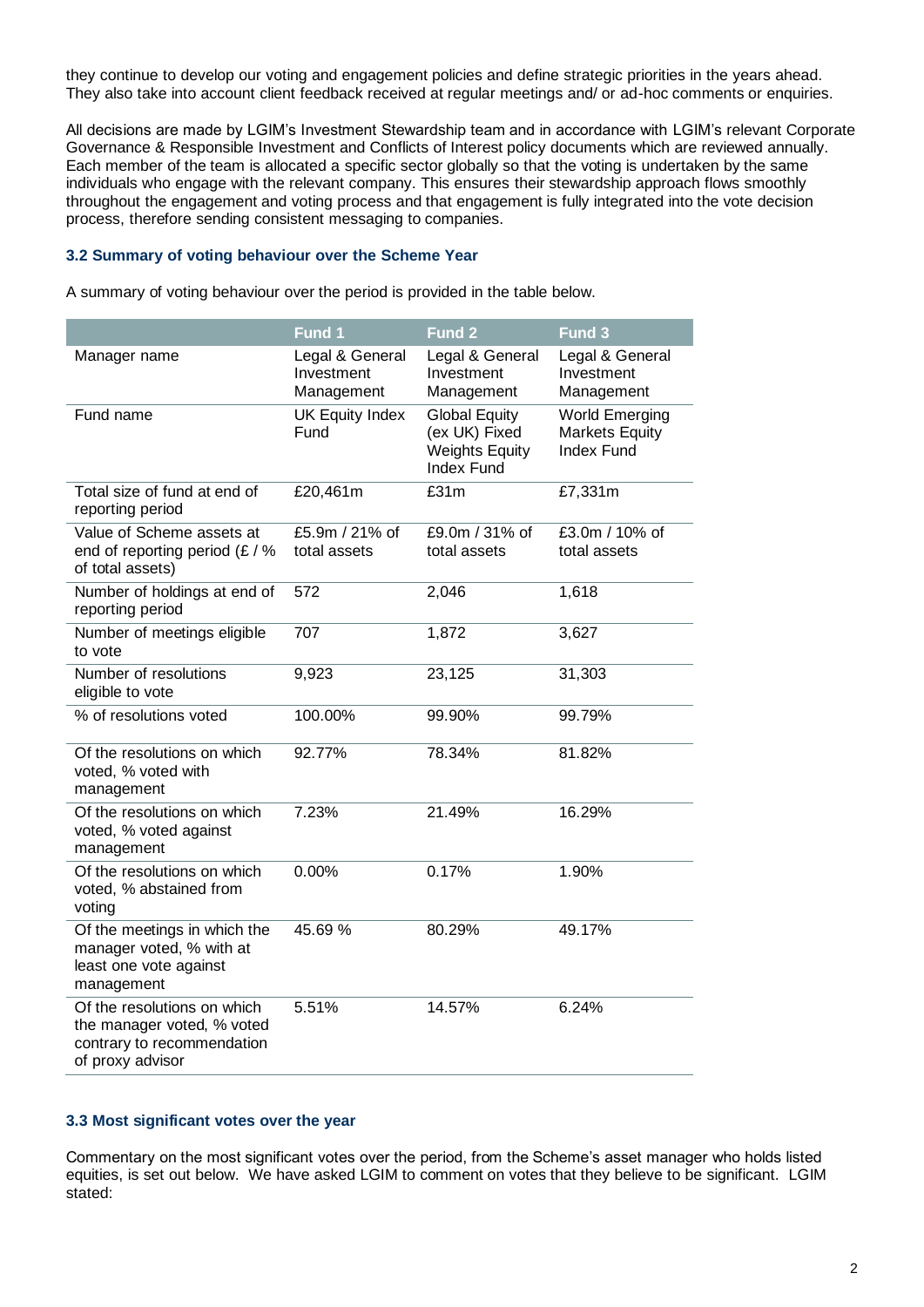"*As regulation on vote reporting has recently evolved with the introduction of the concept of 'significant vote' by the EU Shareholder Rights Directive II, LGIM wants to ensure we continue to help our clients in fulfilling their reporting obligations. We also believe public transparency of our vote activity is critical for our clients and interested parties to hold us to account.* 

*For many years, LGIM has regularly produced case studies and/ or summaries of LGIM's vote positions to clients*  for what we deemed were 'material votes'. We are evolving our approach in line with the new regulation and are *committed to provide our clients access to 'significant vote' information.*

*In determining significant votes, LGIM's Investment Stewardship team takes into account the criteria provided by the Pensions & Lifetime Savings Association (PLSA) guidance. This includes but is not limited to:*

- *High profile vote which has such a degree of controversy that there is high client and/ or public scrutiny;*
- *Significant client interest for a vote: directly communicated by clients to the Investment Stewardship team at LGIM's annual Stakeholder roundtable event, or where we note a significant increase in requests from clients on a particular vote;*
- *Sanction vote as a result of a direct or collaborative engagement;*
- *Vote linked to an LGIM engagement campaign, in line with LGIM Investment Stewardship's 5-year ESG priority engagement themes.*

*We provide information on significant votes in the format of detailed case studies in our quarterly ESG impact report and annual active ownership publications.* 

*The vote information is updated on a daily basis and with a lag of one day after a shareholder meeting is held. We also provide the rationale for all votes cast against management, including votes of support to shareholder resolutions.*

*If you have any additional questions on specific votes, please note that LGIM publicly discloses its vote instructions on our website at: <https://vds.issgovernance.com/vds/#/MjU2NQ==/>*"

## **3.3.1 LGIM UK Equity Index Fund**

| Company name                                                                                                   | Imperial Brands plc                                                                                                                                                                                                                                                                            |
|----------------------------------------------------------------------------------------------------------------|------------------------------------------------------------------------------------------------------------------------------------------------------------------------------------------------------------------------------------------------------------------------------------------------|
| Date of vote                                                                                                   | 03/02/2021                                                                                                                                                                                                                                                                                     |
| Approximate size of fund's holding<br>as at the date of the vote (as % of<br>portfolio)                        | 0.64%                                                                                                                                                                                                                                                                                          |
| Summary of the resolution                                                                                      | Resolutions 2 and 3, respectively, Approve Remuneration Report and<br>Approve Remuneration Policy.                                                                                                                                                                                             |
| How you voted                                                                                                  | LGIM voted against both resolutions.                                                                                                                                                                                                                                                           |
| Where you voted against<br>management, did you communicate<br>your intent to the company ahead<br>of the vote? | LGIM publicly communicates its vote instructions on its website with the<br>rationale for all votes against management. It is LGIM's policy not to<br>engage with its investee companies in the three weeks prior to an AGM as<br>its engagement is not limited to shareholder meeting topics. |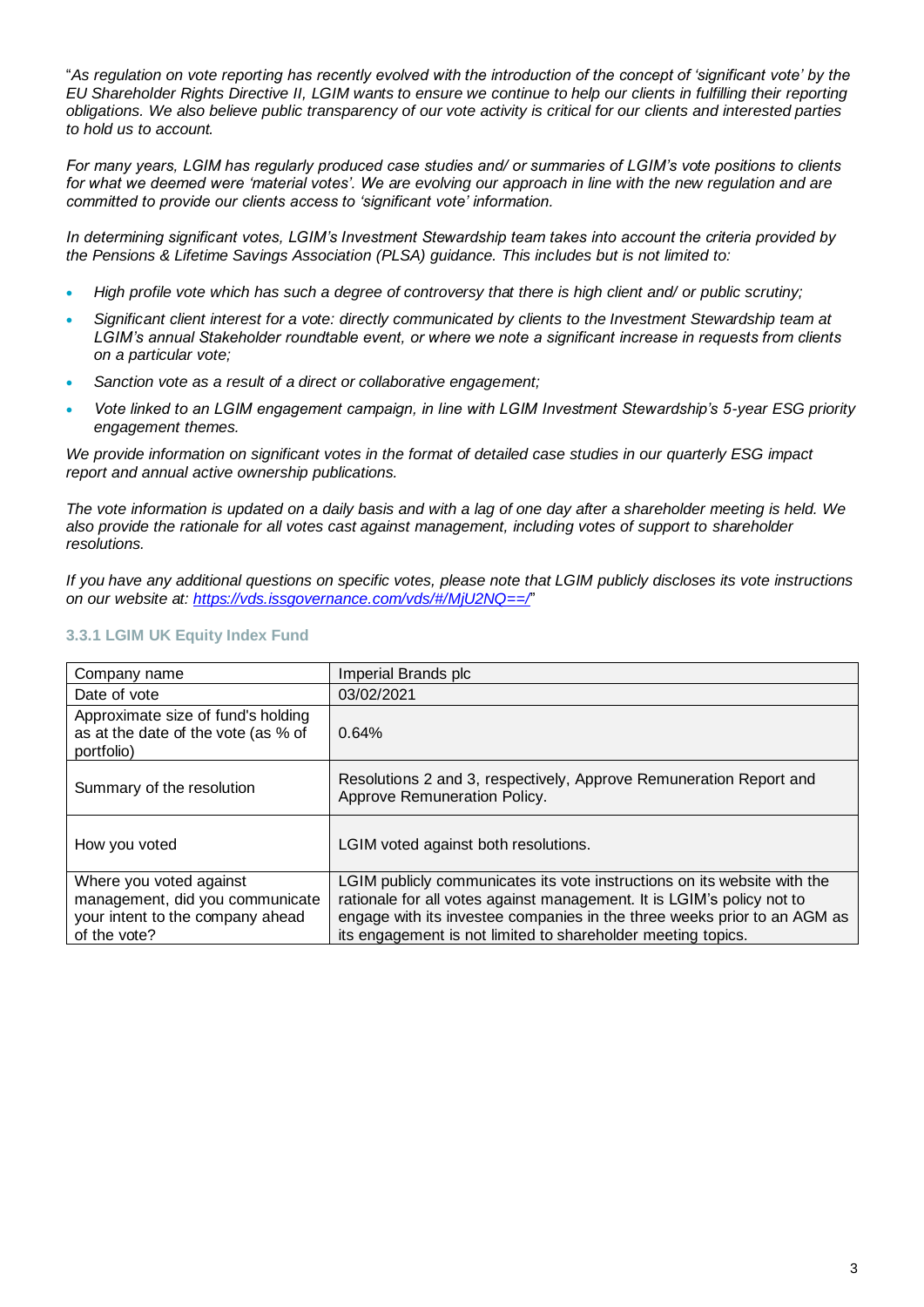| Rationale for the voting decision                                                                                                             | The company appointed a new CEO during 2020, who was granted a<br>significantly higher base salary than his predecessor. A higher base salary<br>has a consequential ripple effect on short- and long-term incentives, as<br>well as pension contributions. Further, the company did not apply best<br>practice in relation to post-exit shareholding guidelines as outlined by both<br>LGIM and the Investment Association. An incoming CEO with no previous<br>experience in the specific sector, or CEO experience at a FTSE100<br>company, should have to prove her or himself beforehand to be set a<br>base salary at the level, or higher, of an outgoing CEO with multiple years<br>of such experience. Further, LGIM would expect companies to adopt<br>general best practice standards. Prior to the AGM, LGIM engaged with the<br>company outlining what its concerns over the remuneration structure<br>were. LGIM also indicated that it publishes specific remuneration<br>guidelines for UK-listed companies and keeps remuneration consultants<br>up to date with its thinking. |
|-----------------------------------------------------------------------------------------------------------------------------------------------|-------------------------------------------------------------------------------------------------------------------------------------------------------------------------------------------------------------------------------------------------------------------------------------------------------------------------------------------------------------------------------------------------------------------------------------------------------------------------------------------------------------------------------------------------------------------------------------------------------------------------------------------------------------------------------------------------------------------------------------------------------------------------------------------------------------------------------------------------------------------------------------------------------------------------------------------------------------------------------------------------------------------------------------------------------------------------------------------------|
| Outcome of the vote                                                                                                                           | Resolution 2 (Approve Remuneration Report) received 40.26% votes<br>against, and 59.73% votes of support. Resolution 3 (Approve<br>Remuneration Policy) received 4.71% of votes against, and 95.28%<br>support.                                                                                                                                                                                                                                                                                                                                                                                                                                                                                                                                                                                                                                                                                                                                                                                                                                                                                 |
| Implications of the outcome eg<br>were there any lessons learned and<br>what likely future steps will you take<br>in response to the outcome? | LGIM continues to engage with companies on remuneration both directly<br>and via IVIS, the corporate governance research arm of The Investment<br>Association. LGIM annually publishes remuneration guidelines for UK<br>listed companies.                                                                                                                                                                                                                                                                                                                                                                                                                                                                                                                                                                                                                                                                                                                                                                                                                                                      |
| On which criteria have you<br>assessed this vote to be "most<br>significant"?                                                                 | LGIM are concerned over the ratcheting up of executive pay; and believe<br>executive directors must take a long-term view of the company in their<br>decision-making process, hence the request for executives' post-exit<br>shareholding guidelines to be set.                                                                                                                                                                                                                                                                                                                                                                                                                                                                                                                                                                                                                                                                                                                                                                                                                                 |

| Company name                                                                                                   | Informa Plc                                                                                                                                                                                                                                                                                    |
|----------------------------------------------------------------------------------------------------------------|------------------------------------------------------------------------------------------------------------------------------------------------------------------------------------------------------------------------------------------------------------------------------------------------|
| Date of vote                                                                                                   | 03/06/2021                                                                                                                                                                                                                                                                                     |
| Approximate size of fund's holding<br>as at the date of the vote (as % of<br>portfolio)                        | 0.34%                                                                                                                                                                                                                                                                                          |
| Summary of the resolution                                                                                      | Resolution 3, Re-elect Stephen Davidson as Director Resolution 5, Re-<br>elect Mary McDowell as Director Resolution 7, Re-elect Helen Owers as<br>Director Resolution 11, Approve Remuneration Report                                                                                          |
| How you voted                                                                                                  | Against Resolutions 3, 5, 7, and 11 (against management<br>recommendation).                                                                                                                                                                                                                    |
| Where you voted against<br>management, did you communicate<br>your intent to the company ahead<br>of the vote? | LGIM publicly communicates its vote instructions on its website with the<br>rationale for all votes against management. It is LGIM's policy not to<br>engage with its investee companies in the three weeks prior to an AGM as<br>its engagement is not limited to shareholder meeting topics. |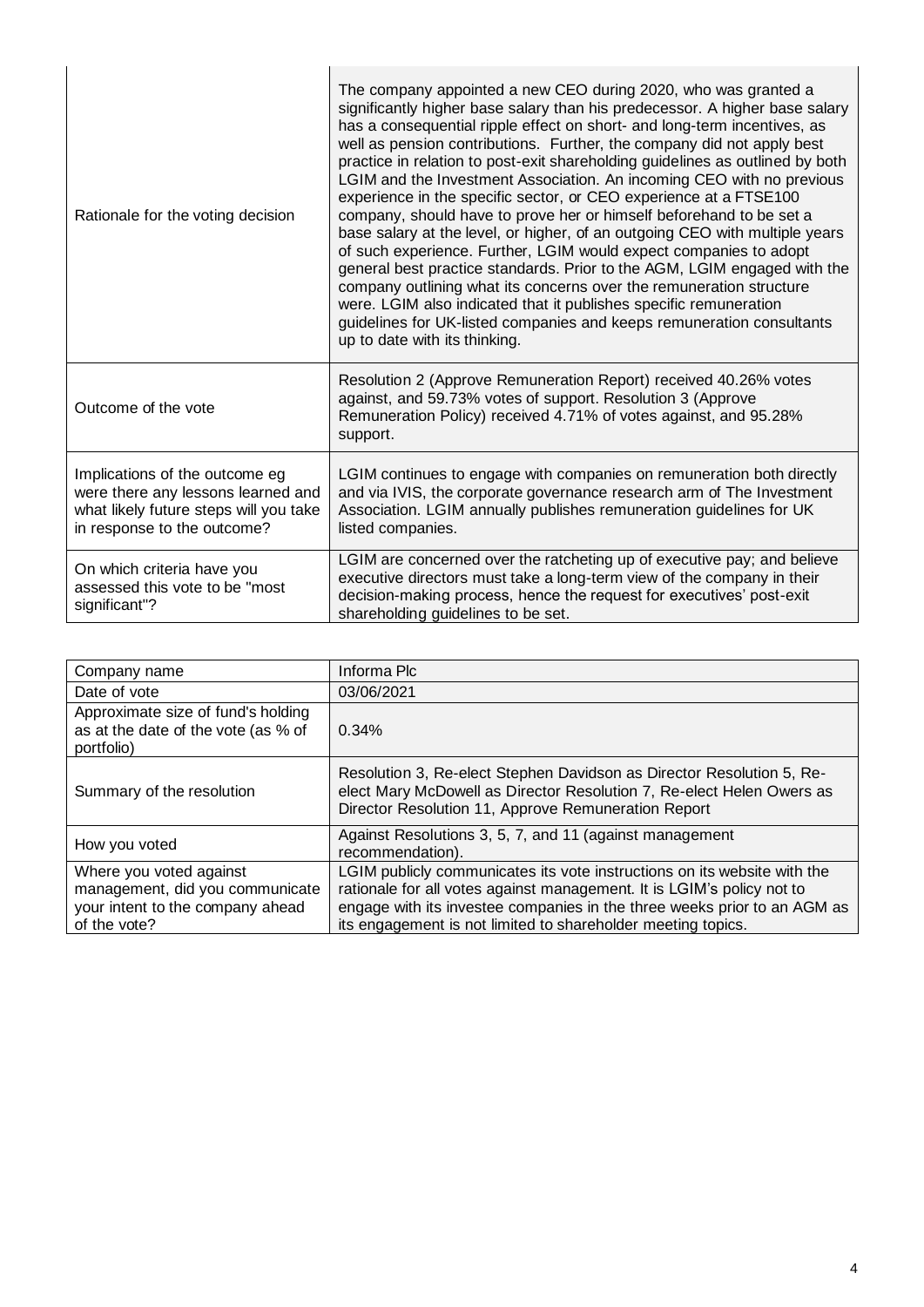| Rationale for the voting decision                                                                                                             | The company's prior three Remuneration Policy votes - in 2018, June<br>2020, and at a General Meeting that was called in December 2020 – each<br>received high levels of dissent, with 35% or more of votes cast against. At<br>the December 2020 meeting, the Remuneration Policy and the Equity<br>Revitalisation Plan (EVP) received over 40% of votes against. The EVP<br>was structured to award the CEO restricted shares to a value of 600% of<br>salary. LGIM has noted its concerns with the company's remuneration<br>practices for many years. Due to continued dissatisfaction, LGIM again<br>voted against the proposed Policy at the December 2020 meeting.<br>However, despite significant shareholder dissent at the 2018 and 2020<br>meetings, the company implemented the awards under the plan, a few<br>weeks after the December meeting. Additionally, the Remuneration<br>Committee has adjusted the performance conditions for the FY2018 long-<br>term incentive plan (LTIP) awards while the plan is running, resulting in<br>awards vesting where they would otherwise have lapsed. Due to<br>consistent problems with the implementation of the company's<br>Remuneration Policy and the most recent events as described above,<br>LGIM has voted against the Chair of the Remuneration Committee for the<br>past three years. Given the company has implemented plans that received<br>significant dissent from shareholders without addressing persistent<br>concerns, LGIM has taken the decision to escalate its vote further to all<br>incumbent Remuneration Committee members, namely Stephen<br>Davidson (Remuneration Committee Chair), Mary McDowell and Helen<br>Owers. |
|-----------------------------------------------------------------------------------------------------------------------------------------------|---------------------------------------------------------------------------------------------------------------------------------------------------------------------------------------------------------------------------------------------------------------------------------------------------------------------------------------------------------------------------------------------------------------------------------------------------------------------------------------------------------------------------------------------------------------------------------------------------------------------------------------------------------------------------------------------------------------------------------------------------------------------------------------------------------------------------------------------------------------------------------------------------------------------------------------------------------------------------------------------------------------------------------------------------------------------------------------------------------------------------------------------------------------------------------------------------------------------------------------------------------------------------------------------------------------------------------------------------------------------------------------------------------------------------------------------------------------------------------------------------------------------------------------------------------------------------------------------------------------------------------------------------------------------------------------------------------------|
| Outcome of the vote                                                                                                                           | Resolution 3 53.4% of shareholders supported the resolution.<br>Resolution 5 80% of shareholders supported the resolution.<br>Resolution 7 78.1% of shareholders supported the resolution.<br>Resolution 11 38.3% of shareholders supported the resolution.                                                                                                                                                                                                                                                                                                                                                                                                                                                                                                                                                                                                                                                                                                                                                                                                                                                                                                                                                                                                                                                                                                                                                                                                                                                                                                                                                                                                                                                   |
| Implications of the outcome eg<br>were there any lessons learned and<br>what likely future steps will you take<br>in response to the outcome? | LGIM will continue to seek to engage with the company and monitor<br>progress.                                                                                                                                                                                                                                                                                                                                                                                                                                                                                                                                                                                                                                                                                                                                                                                                                                                                                                                                                                                                                                                                                                                                                                                                                                                                                                                                                                                                                                                                                                                                                                                                                                |
| On which criteria have you<br>assessed this vote to be "most<br>significant"?                                                                 | LGIM consider this vote to be significant as LGIM took the rare step of<br>publicly pre-declaring it before the shareholder meeting. Publicly pre-<br>declaring its vote intention is an important tool forits engagement<br>activities. LGIM decided to pre-declare its vote intention for a number of<br>reasons, including as part of its escalation strategy, where it considers the<br>vote to be contentious, or as part of a specific engagement programme.                                                                                                                                                                                                                                                                                                                                                                                                                                                                                                                                                                                                                                                                                                                                                                                                                                                                                                                                                                                                                                                                                                                                                                                                                                            |

| Company name                                                                                                   | Frasers Group plc                                                                                                                                                                                                                                                                           |
|----------------------------------------------------------------------------------------------------------------|---------------------------------------------------------------------------------------------------------------------------------------------------------------------------------------------------------------------------------------------------------------------------------------------|
| Date of vote                                                                                                   | 29/09/2021                                                                                                                                                                                                                                                                                  |
| Approximate size of fund's holding<br>as at the date of the vote (as % of<br>portfolio)                        | 0.05%                                                                                                                                                                                                                                                                                       |
| Summary of the resolution                                                                                      | Resolution 1 - To receive and adopt the Report & Accounts                                                                                                                                                                                                                                   |
| How you voted                                                                                                  | Against                                                                                                                                                                                                                                                                                     |
| Where you voted against<br>management, did you communicate<br>your intent to the company ahead<br>of the vote? | LGIM publicly communicates its vote instructions on its website with the<br>rationale for all votes against management. It is its policy not to engage<br>with its investee companies in the three weeks prior to an AGM as its<br>engagement is not limited to shareholder meeting topics. |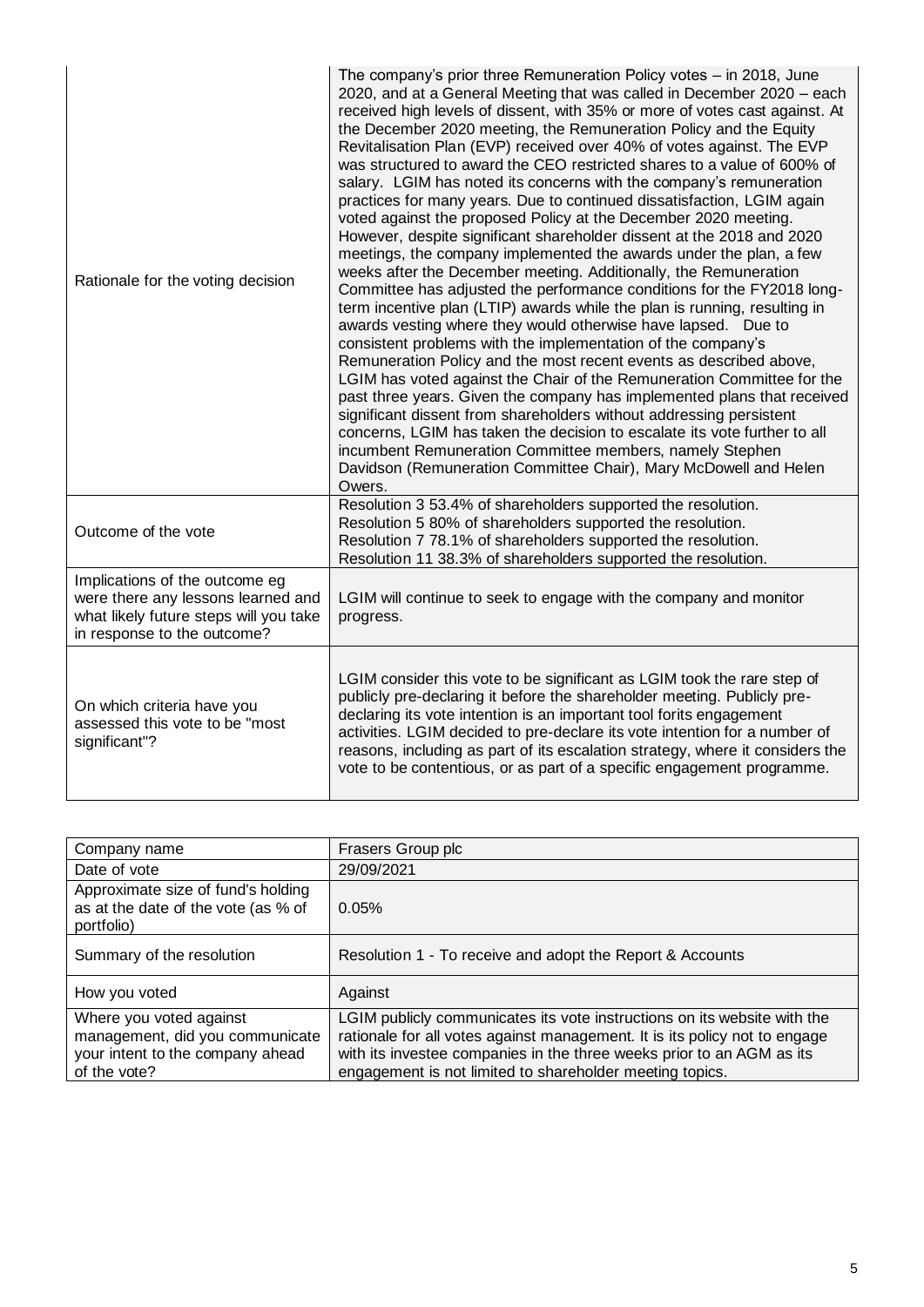| Rationale for the voting decision                                                                                                             | LGIM's corporate governance policy requires all UK-listed companies to<br>meet the requirements of the Modern Slavery Act 2015. Section 54 of the<br>Act requires companies to provide a statement setting out the steps they<br>have taken to ensure that slavery and human trafficking is not taking place<br>in their own operations or within their supply chain. In addition, the<br>statement should be signed by the board of directors. LGIM will sanction<br>any company that has failed to meet the requirements of the Act for two<br>consecutive years. Not only do LGIM consider this to be a serious<br>governance failing, it sees this as both a humanitarian crisis and a risk to<br>a company's operating model. In 2016, it is estimated that there were<br>more than 40 million cases of modern slavery globally; the true figure<br>today is thought to be significantly higher, LGIM is part of a collaborative<br>engagement group that is trying to ensure UK companies comply with this<br>legislation. |
|-----------------------------------------------------------------------------------------------------------------------------------------------|----------------------------------------------------------------------------------------------------------------------------------------------------------------------------------------------------------------------------------------------------------------------------------------------------------------------------------------------------------------------------------------------------------------------------------------------------------------------------------------------------------------------------------------------------------------------------------------------------------------------------------------------------------------------------------------------------------------------------------------------------------------------------------------------------------------------------------------------------------------------------------------------------------------------------------------------------------------------------------------------------------------------------------|
| Outcome of the vote                                                                                                                           | 99.5% supported the resolution                                                                                                                                                                                                                                                                                                                                                                                                                                                                                                                                                                                                                                                                                                                                                                                                                                                                                                                                                                                                   |
| Implications of the outcome eg<br>were there any lessons learned and<br>what likely future steps will you take<br>in response to the outcome? | While engagement with the company suggests it will be compliant with the<br>requirements of Section 54 by the end of this year, LGIM considered this<br>to be insufficient cause to change its vote.                                                                                                                                                                                                                                                                                                                                                                                                                                                                                                                                                                                                                                                                                                                                                                                                                             |
| On which criteria have you<br>assessed this vote to be "most<br>significant"?                                                                 | This vote was significant because it relates to one of LGIM's engagement<br>themes: Human Rights/Inequality                                                                                                                                                                                                                                                                                                                                                                                                                                                                                                                                                                                                                                                                                                                                                                                                                                                                                                                      |

# **3.3.2 LGIM Global Equity (ex UK) Fixed Weighted Index Fund**

| Company name                                                                                                                                  | Facebook, Inc.                                                                                                                                                                                                                                                                                                                                                                                                                                                                                                                                                                                                                                                                                               |
|-----------------------------------------------------------------------------------------------------------------------------------------------|--------------------------------------------------------------------------------------------------------------------------------------------------------------------------------------------------------------------------------------------------------------------------------------------------------------------------------------------------------------------------------------------------------------------------------------------------------------------------------------------------------------------------------------------------------------------------------------------------------------------------------------------------------------------------------------------------------------|
| Date of vote                                                                                                                                  | 26/05/2021                                                                                                                                                                                                                                                                                                                                                                                                                                                                                                                                                                                                                                                                                                   |
| Approximate size of fund's holding<br>as at the date of the vote (as % of<br>portfolio)                                                       | 0.62%                                                                                                                                                                                                                                                                                                                                                                                                                                                                                                                                                                                                                                                                                                        |
| Summary of the resolution                                                                                                                     | Resolution 1.9 Elect Director Mark Zuckerberg                                                                                                                                                                                                                                                                                                                                                                                                                                                                                                                                                                                                                                                                |
| How you voted                                                                                                                                 | Withhold                                                                                                                                                                                                                                                                                                                                                                                                                                                                                                                                                                                                                                                                                                     |
| Where you voted against<br>management, did you communicate<br>your intent to the company ahead<br>of the vote?                                | LGIM publicly communicates its vote instructions on its website with the<br>rationale for all votes against management. It is LGIM's policy not to<br>engage with its investee companies in the three weeks prior to an AGM as<br>its engagement is not limited to shareholder meeting topics.                                                                                                                                                                                                                                                                                                                                                                                                               |
| Rationale for the voting decision                                                                                                             | LGIM has a longstanding policy advocating for the separation of the roles<br>of CEO and board chair. These two roles are substantially different,<br>requiring distinct skills and experiences. Since 2015 LGIM has supported<br>shareholder proposals seeking the appointment of independent board<br>chairs, and since 2020 LGIM is voting against all combined board<br>chair/CEO roles. Furthermore, LGIM has published a guide for boards on<br>the separation of the roles of chair and CEO (available on its website),<br>and LGIM has reinforced its position on leadership structures across its<br>stewardship activities - e.g. via individual corporate engagements and<br>director conferences. |
| Outcome of the vote                                                                                                                           | 97.2% of shareholders supported the resolution.                                                                                                                                                                                                                                                                                                                                                                                                                                                                                                                                                                                                                                                              |
| Implications of the outcome eg<br>were there any lessons learned and<br>what likely future steps will you take<br>in response to the outcome? | LGIM will continue to engage with its investee companies, publicly<br>advocate its position on this issue and monitor company and market-level<br>progress.                                                                                                                                                                                                                                                                                                                                                                                                                                                                                                                                                  |
| On which criteria have you<br>assessed this vote to be "most<br>significant"?                                                                 | LGIM considers this vote to be significant as it is in application of an<br>escalation of its vote policy on the topic of the combination of the board<br>chair and CEO (escalation of engagement by vote).                                                                                                                                                                                                                                                                                                                                                                                                                                                                                                  |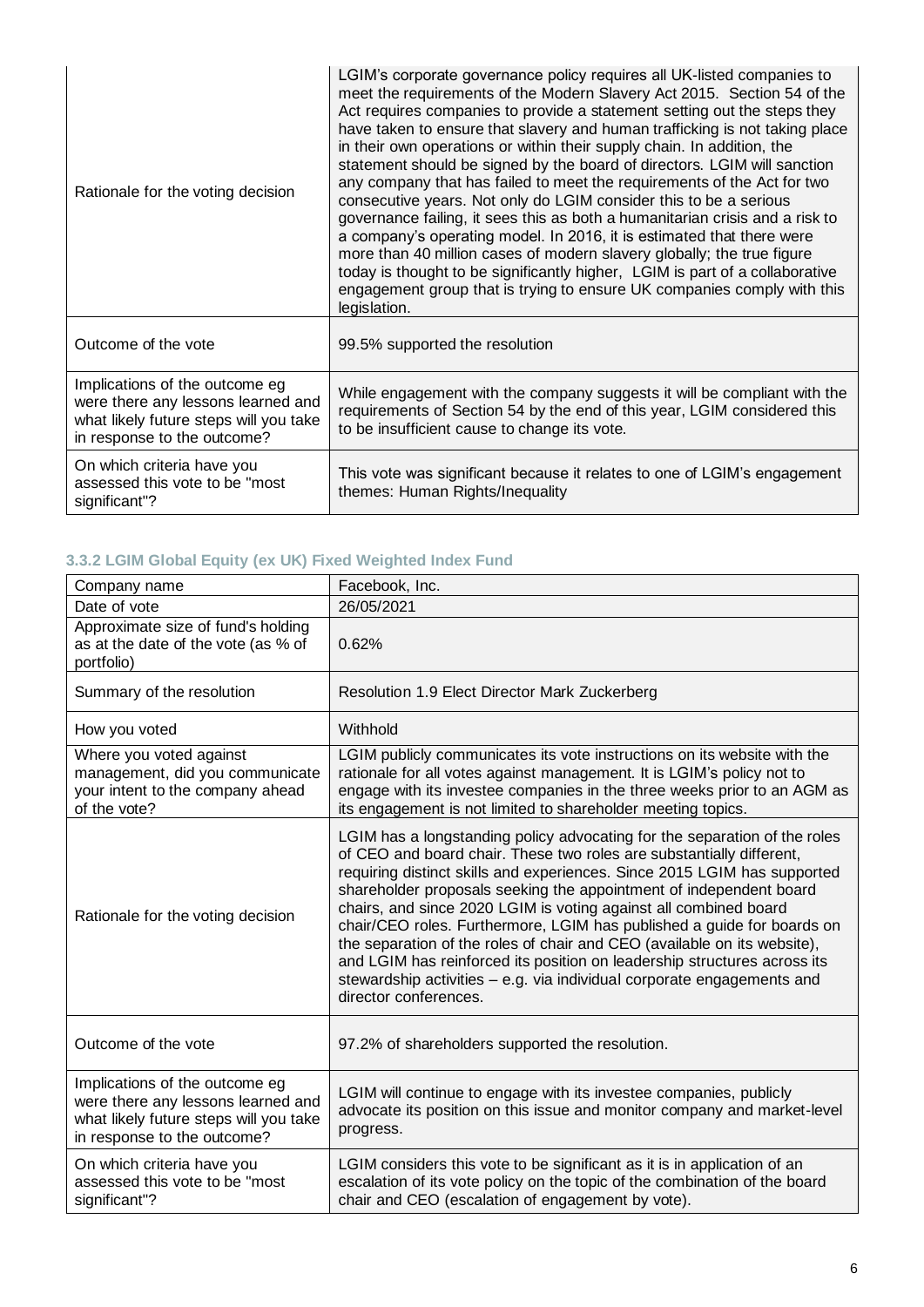| Company name                                                                                                                                  | Mitsubishi UFJ Financial Group, Inc.                                                                                                                                                                                                                                                                                                                                                                                                            |
|-----------------------------------------------------------------------------------------------------------------------------------------------|-------------------------------------------------------------------------------------------------------------------------------------------------------------------------------------------------------------------------------------------------------------------------------------------------------------------------------------------------------------------------------------------------------------------------------------------------|
| Date of vote                                                                                                                                  | 29/06/2021                                                                                                                                                                                                                                                                                                                                                                                                                                      |
| Approximate size of fund's holding<br>as at the date of the vote (as % of<br>portfolio)                                                       | 0.22%                                                                                                                                                                                                                                                                                                                                                                                                                                           |
| Summary of the resolution                                                                                                                     | Resolution 3 Amend Articles to Disclose Plan Outlining Company's<br>Business Strategy to Align Investments with Goals of Paris Agreement                                                                                                                                                                                                                                                                                                        |
| How you voted                                                                                                                                 | For                                                                                                                                                                                                                                                                                                                                                                                                                                             |
| Where you voted against<br>management, did you communicate<br>your intent to the company ahead<br>of the vote?                                | LGIM publicly communicates its vote instructions on its website with the<br>rationale for all votes against management. It is LGIM's policy not to<br>engage with its investee companies in the three weeks prior to an AGM as<br>its engagement is not limited to shareholder meeting topics.                                                                                                                                                  |
| Rationale for the voting decision                                                                                                             | Climate change: A vote in favour of this shareholder proposal is warranted<br>as LGIM expects companies to be taking sufficient action on the key issue<br>of climate change. While LGIM positively notes the company's recent<br>announcements around net-zero targets and exclusion policies, it thinks<br>that these commitments could be further strengthened and it believes the<br>shareholder proposal provides a good directional push. |
| Outcome of the vote                                                                                                                           | 22.7% of shareholders supported the resolution.                                                                                                                                                                                                                                                                                                                                                                                                 |
| Implications of the outcome eg<br>were there any lessons learned and<br>what likely future steps will you take<br>in response to the outcome? | LGIM will continue to engage on this important ESG issue.                                                                                                                                                                                                                                                                                                                                                                                       |
| On which criteria have you<br>assessed this vote to be "most<br>significant"?                                                                 | LGIM views climate change as a financially material issue for its clients,<br>with implications for the assets it manages on their behalf. This was also a<br>high profile proposal in Japan, where climate-related shareholder<br>proposals are still rare.                                                                                                                                                                                    |

| Company name                                                                                                   | <b>Intel Corporation</b>                                                                                                                                                                                                                                                                                                                                                                                                                                                                                                                                                                                                                                                                                                                                                 |
|----------------------------------------------------------------------------------------------------------------|--------------------------------------------------------------------------------------------------------------------------------------------------------------------------------------------------------------------------------------------------------------------------------------------------------------------------------------------------------------------------------------------------------------------------------------------------------------------------------------------------------------------------------------------------------------------------------------------------------------------------------------------------------------------------------------------------------------------------------------------------------------------------|
| Date of vote                                                                                                   | 13/05/2021                                                                                                                                                                                                                                                                                                                                                                                                                                                                                                                                                                                                                                                                                                                                                               |
| Approximate size of fund's holding<br>as at the date of the vote (as % of<br>portfolio)                        | 0.19%                                                                                                                                                                                                                                                                                                                                                                                                                                                                                                                                                                                                                                                                                                                                                                    |
| Summary of the resolution                                                                                      | Resolution 5 Report on Global Median Gender/Racial Pay Gap                                                                                                                                                                                                                                                                                                                                                                                                                                                                                                                                                                                                                                                                                                               |
| How you voted                                                                                                  | LGIM voted for the resolution (management recommendation: against).                                                                                                                                                                                                                                                                                                                                                                                                                                                                                                                                                                                                                                                                                                      |
| Where you voted against<br>management, did you communicate<br>your intent to the company ahead<br>of the vote? | LGIM publicly communicates its vote instructions on its website with the<br>rationale for all votes against management. It is LGIM's policy not to<br>engage with its investee companies in the three weeks prior to an AGM as<br>its engagement is not limited to shareholder meeting topics.                                                                                                                                                                                                                                                                                                                                                                                                                                                                           |
| Rationale for the voting decision                                                                              | Transparency: A vote in favour is applied as LGIM expects companies to<br>disclose meaningful information on its gender pay gap and the initiatives it<br>is applying to close any stated gap. LGIM views gender diversity as a<br>financially material issue for its clients, with implications for the assets<br>LGIM manages on their behalf. For 10 years, LGIM has used its position<br>to engage with companies on this issue. As part of its efforts to influence<br>its investee companies on having greater gender balance, LGIM expects<br>all companies in which it invests globally to have at least one female on<br>their board. Please note LGIM have stronger requirements in the UK,<br>North American, European and Japanese markets, in line with its |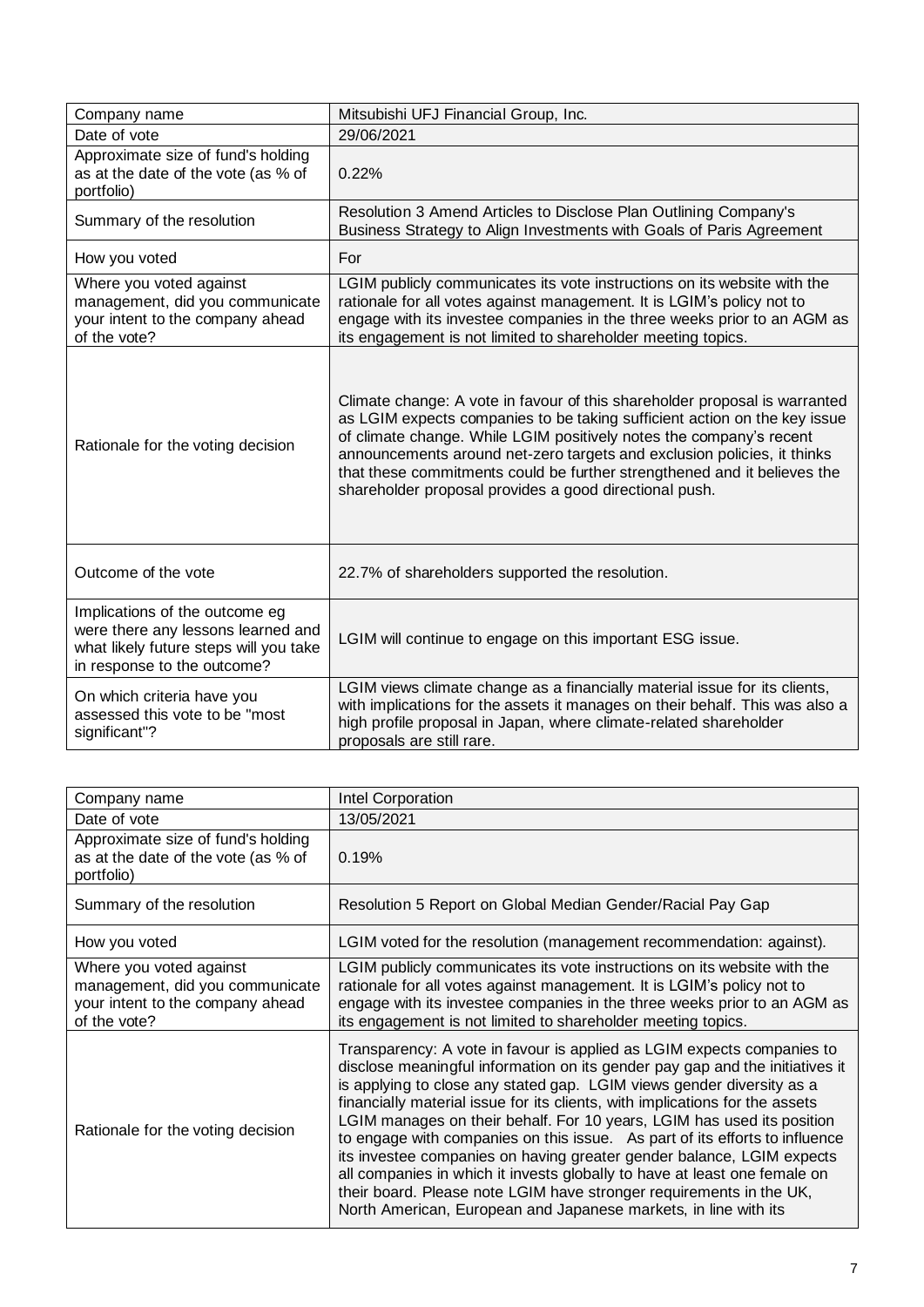|                                                                                                                                               | engagement in these markets. For further details, please refer to LGIM's<br>vote policies on its website.                                                   |
|-----------------------------------------------------------------------------------------------------------------------------------------------|-------------------------------------------------------------------------------------------------------------------------------------------------------------|
| Outcome of the vote                                                                                                                           | 14.3% of shareholders supported the resolution.                                                                                                             |
| Implications of the outcome eg<br>were there any lessons learned and<br>what likely future steps will you take<br>in response to the outcome? | LGIM will continue to engage with its investee companies, publicly<br>advocate its position on this issue and monitor company and market-level<br>progress. |
| On which criteria have you<br>assessed this vote to be "most<br>significant"?                                                                 | LGIM views gender diversity as a financially material issue for its clients,<br>with implications for the assets it manages on their behalf.                |

# **3.3.3 LGIM World Emerging Markets Equity Index Fund**

| Alibaba Group Holding Limited                                                                                                                                                                                                                                                                                                                                                                                                                                                                                                                                                                                                                                                                               |
|-------------------------------------------------------------------------------------------------------------------------------------------------------------------------------------------------------------------------------------------------------------------------------------------------------------------------------------------------------------------------------------------------------------------------------------------------------------------------------------------------------------------------------------------------------------------------------------------------------------------------------------------------------------------------------------------------------------|
| 17/09/2021                                                                                                                                                                                                                                                                                                                                                                                                                                                                                                                                                                                                                                                                                                  |
| 3.76%                                                                                                                                                                                                                                                                                                                                                                                                                                                                                                                                                                                                                                                                                                       |
| Resolution 1.1 - Elect Director Joseph C. Tsai                                                                                                                                                                                                                                                                                                                                                                                                                                                                                                                                                                                                                                                              |
| Against                                                                                                                                                                                                                                                                                                                                                                                                                                                                                                                                                                                                                                                                                                     |
| LGIM publicly communicates its vote instructions on its website with the<br>rationale for all votes against management. It is LGIM's policy not to<br>engage with its investee companies in the three weeks prior to an AGM as<br>its engagement is not limited to shareholder meeting topics.                                                                                                                                                                                                                                                                                                                                                                                                              |
| LGIM has a longstanding policy advocating for the separation of the roles<br>of CEO and board chair. These two roles are substantially different,<br>requiring distinct skills and experiences. Since 2015 LGIM has supported<br>shareholder proposals seeking the appointment of independent board<br>chairs, and since 2020 LGIM has voted against all combined board<br>chair/CEO roles. Furthermore, it has published a guide for boards on the<br>separation of the roles of chair and CEO (available on LGIM's website),<br>and it has reinforced its position on leadership structures across its<br>stewardship activities - e.g. via individual corporate engagements and<br>director conferences. |
| 73.6%                                                                                                                                                                                                                                                                                                                                                                                                                                                                                                                                                                                                                                                                                                       |
| LGIM will continue to engage with its investee companies, publicly<br>advocate its position on this issue and monitor company and market-level<br>progress.                                                                                                                                                                                                                                                                                                                                                                                                                                                                                                                                                 |
| LGIM considers this vote to be significant as it is in application of an<br>escalation of its vote policy on the topic of the combination of the board<br>chair and CEO (escalation of engagement by vote).                                                                                                                                                                                                                                                                                                                                                                                                                                                                                                 |
|                                                                                                                                                                                                                                                                                                                                                                                                                                                                                                                                                                                                                                                                                                             |

| Company name | <b>China Construction Bank Corporation</b> |
|--------------|--------------------------------------------|
| Date of vote | 25/06/2021                                 |